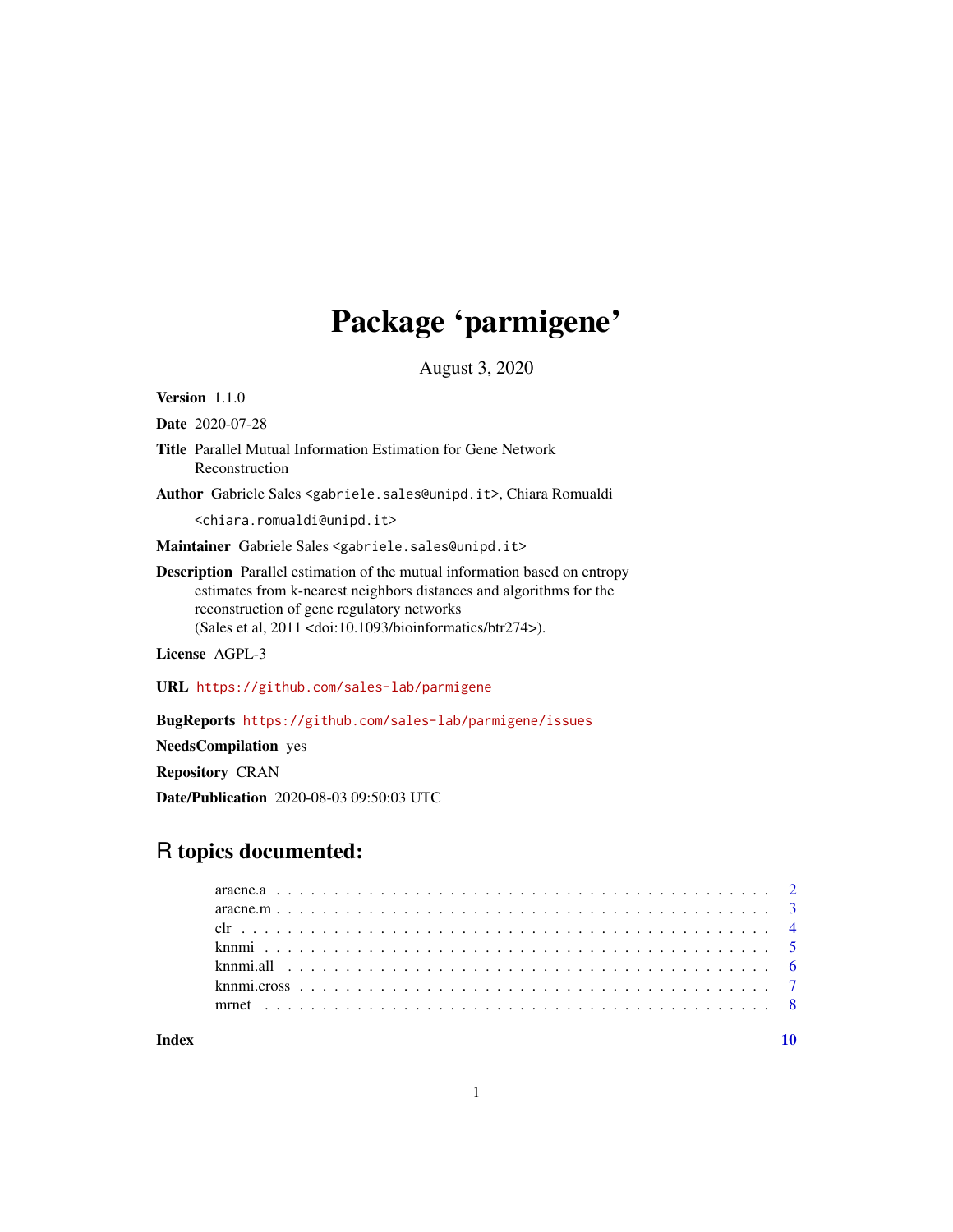<span id="page-1-1"></span><span id="page-1-0"></span>

#### Description

A function that implements the ARACNE algorithm for the reconstruction of gene interaction networks (additive model).

#### Usage

aracne.a(mi, eps=0.05)

#### Arguments

| mi  | matrix of the mutual information.                                                 |
|-----|-----------------------------------------------------------------------------------|
| eps | a positive numeric value used to remove the weakest edge of each triple of nodes. |

#### Details

This algorithm considers each triple of edges independently and removes the weakest one if

$$
MI(i;j) < MI(j;k) - \varepsilon
$$

and

$$
MI(i;j) < MI(i;k) - \varepsilon
$$

By default, the function uses all the available cores. You can set the actual number of threads used to N by exporting the environment variable OMP\_NUM\_THREADS=N.

#### Value

A square weighted adjacency matrix of the inferred network.

#### References

Adam A. Margolin, Ilya Nemenman, Katia Basso, Chris Wiggins, Gustavo Stolovitzky, Riccardo Dalla Favera, and Andrea Califano. *Aracne : An algorithm for the reconstruction of gene regulatory networks in a mammalian cellular context.* BMC Bioinformatics, 2006.

#### See Also

[aracne.m](#page-2-1) [clr](#page-3-1) [mrnet](#page-7-1)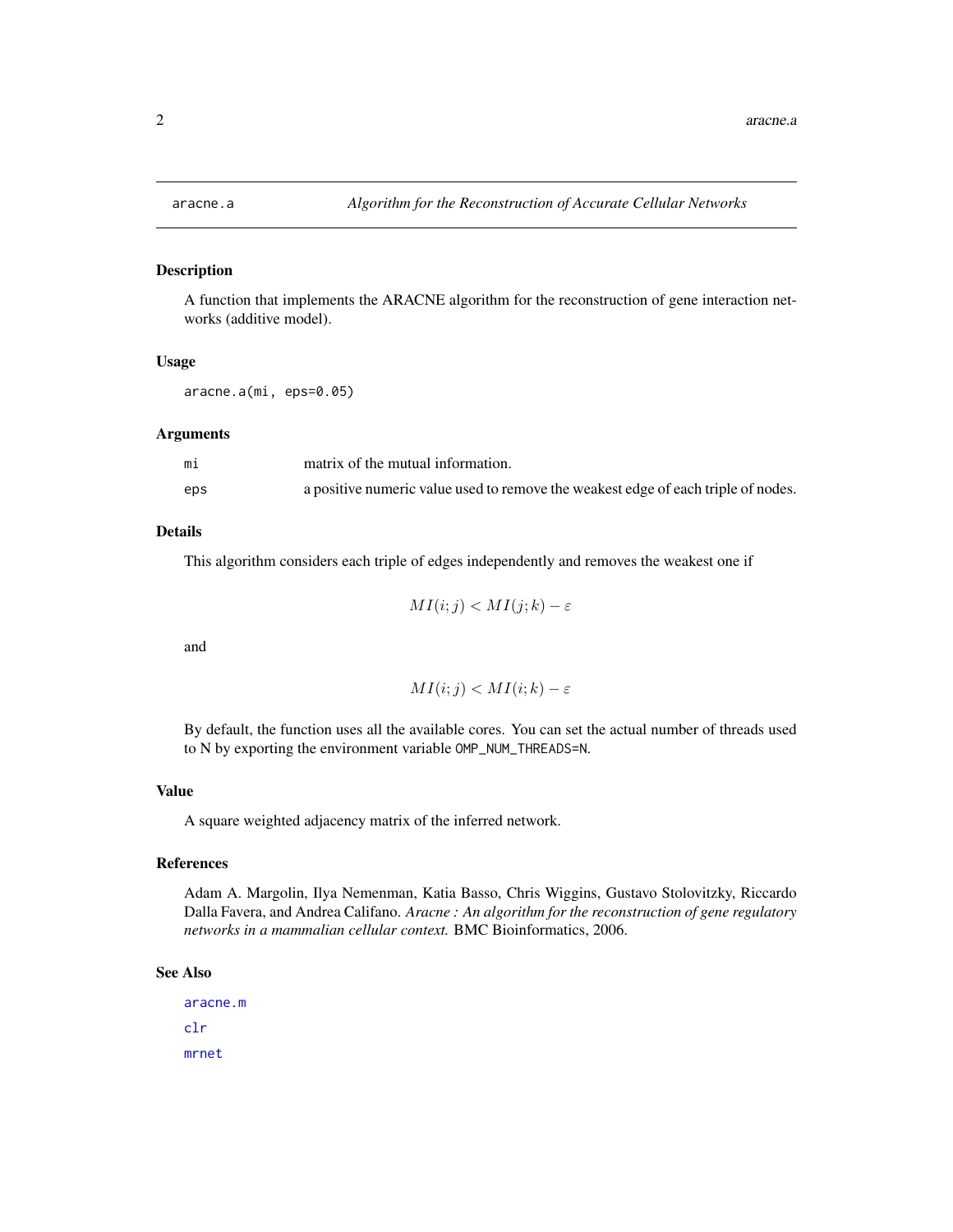#### <span id="page-2-0"></span>aracne.m 3

#### Examples

```
mat <- matrix(rnorm(1000), nrow=10)
mi <- knnmi.all(mat)
grn <- aracne.a(mi, 0.05)
```
<span id="page-2-1"></span>aracne.m *Algorithm for the Reconstruction of Accurate Cellular Networks*

#### Description

A function that implements the ARACNE algorithm for the reconstruction of gene interaction networks (multiplicative model).

#### Usage

aracne.m(mi, tau=0.15)

#### Arguments

| mi  | matrix of the mutual information.                                                 |
|-----|-----------------------------------------------------------------------------------|
| tau | a positive numeric value used to remove the weakest edge of each triple of nodes. |

#### Details

This algorithm considers each triple of edges independently and removes the weakest one if

$$
MI(i;j) < MI(j;k) * (1 - \tau)
$$

and

$$
MI(i;j) < MI(i;k) * (1-\tau)
$$

By default, the function uses all the available cores. You can set the actual number of threads used to N by exporting the environment variable OMP\_NUM\_THREADS=N.

#### Value

A square weighted adjacency matrix of the inferred network.

#### References

Adam A. Margolin, Ilya Nemenman, Katia Basso, Chris Wiggins, Gustavo Stolovitzky, Riccardo Dalla Favera, and Andrea Califano. *Aracne : An algorithm for the reconstruction of gene regulatory networks in a mammalian cellular context.* BMC Bioinformatics, 2006.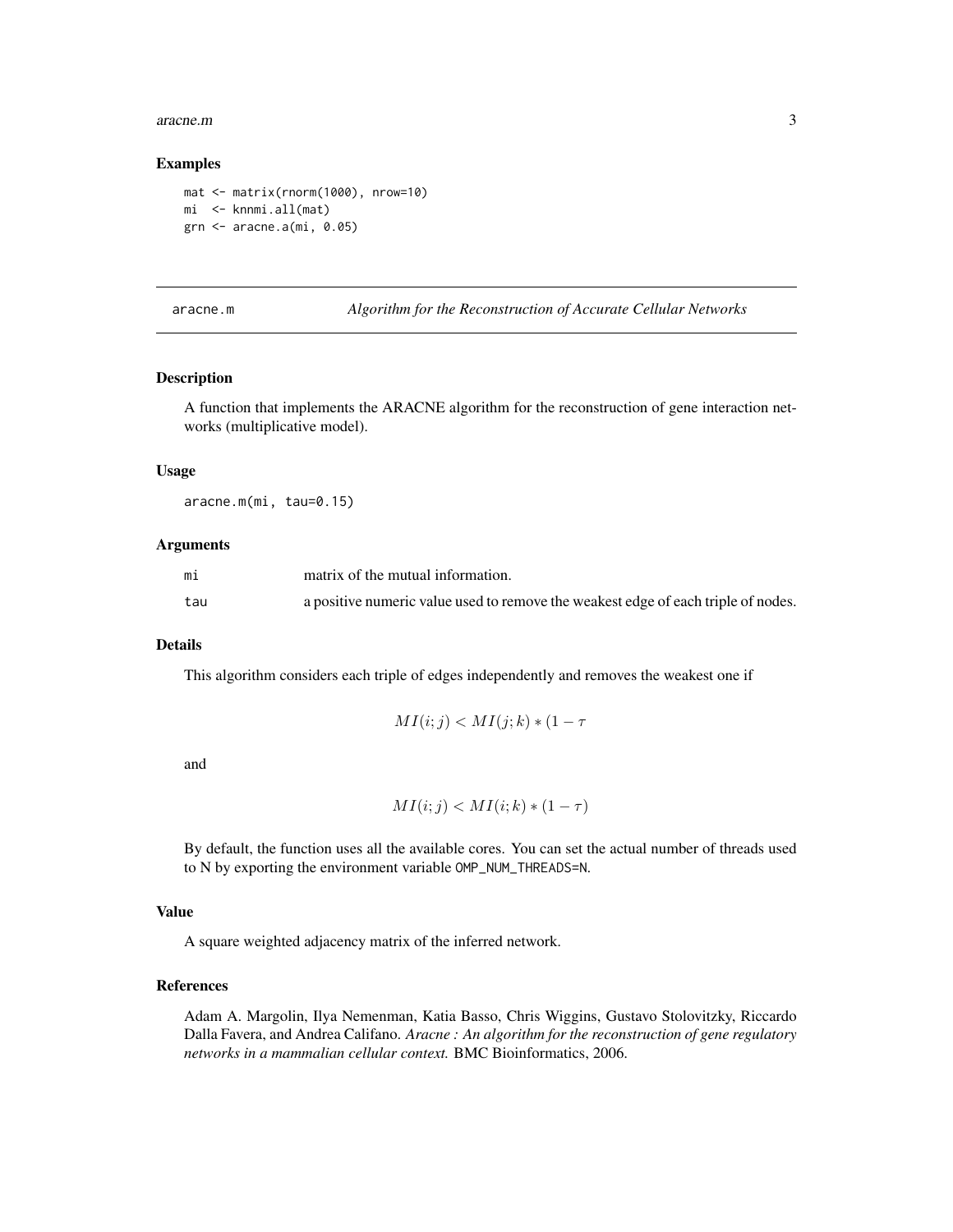<span id="page-3-0"></span>

#### See Also

[aracne.a](#page-1-1) [clr](#page-3-1) [mrnet](#page-7-1)

#### Examples

```
mat <- matrix(rnorm(1000), nrow=10)
mi <- knnmi.all(mat)
grn <- aracne.m(mi, 0.15)
```
#### <span id="page-3-1"></span>clr *Context Likelihood or Relatedness Network*

#### Description

A function that infers the interaction network using the CLR algorithm.

#### Usage

clr(mi)

#### Arguments

mi matrix of the mutual information.

#### Details

CLR computes the score

 $sqrt(z_i^2 + z_j^2)$ 

for each pair of variables  $i, j$ , where

$$
z_i = max(0, (I(X_i; X_j) - mean(X_i))/sd(X_i))
$$

and  $mean(X_i)$  and  $sd(X_i)$  are the mean and the standard deviation of the mutual information values  $I(X_i; X_k)$  for all  $k = 1, \ldots, n$ .

By default, the function uses all the available cores. You can set the actual number of threads used to N by exporting the environment variable OMP\_NUM\_THREADS=N.

#### Value

A square weighted adjacency matrix of the inferred network.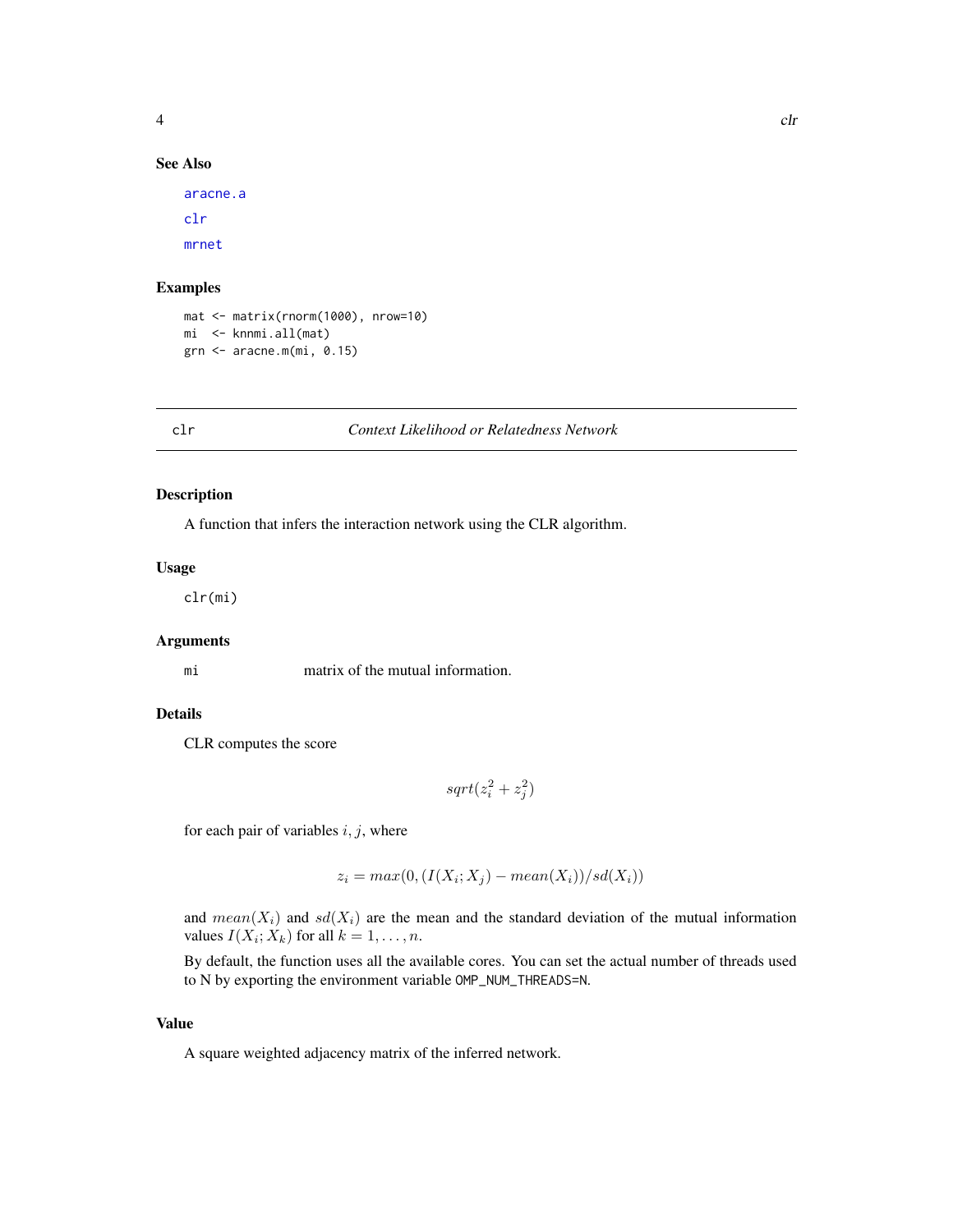#### <span id="page-4-0"></span>knnmi 500 stofaundi 1990 stofaundi 1990 stofaundi 1990 stofaundi 1990 stofaundi 1990 stofaundi 1990 stofaundi

#### References

Jeremiah J. Faith, Boris Hayete, Joshua T. Thaden, Ilaria Mogno, Jamey Wierzbowski, Guillaume Cottarel, Simon Kasif, James J. Collins, and Timothy S. Gardner. *Large-scale mapping and validation of escherichia coli transcriptional regulation from a compendium of expression profiles.* PLoS Biology, 2007.

#### See Also

[aracne.a](#page-1-1) [aracne.m](#page-2-1) [mrnet](#page-7-1)

#### Examples

```
mat <- matrix(rnorm(1000), nrow=10)
mi <- knnmi.all(mat)
grn <- clr(mi)
```
<span id="page-4-1"></span>knnmi *Parallel Mutual Information Estimation*

#### Description

A function to perform a parallel estimation of the mutual information of vectors x and y using entropy estimates from K-nearest neighbor distances.

#### Usage

knnmi(x, y, k=3, noise=1e-12)

#### Arguments

| X     | a numeric vector.                                                                                                                        |
|-------|------------------------------------------------------------------------------------------------------------------------------------------|
| У     | a numeric vector with the same length of x.                                                                                              |
| k     | the number of nearest neighbors to be considered to estimate the mutual infor-<br>mation. Must be less than the number of elements of x. |
| noise | the magnitude of the random noise added to break ties.                                                                                   |

#### Details

The function adds a small random noise to the data in order to break ties due to limited numerical precision.

By default, the function uses all available cores. You can set the actual number of threads used to N by exporting the environment variable OMP\_NUM\_THREADS=N.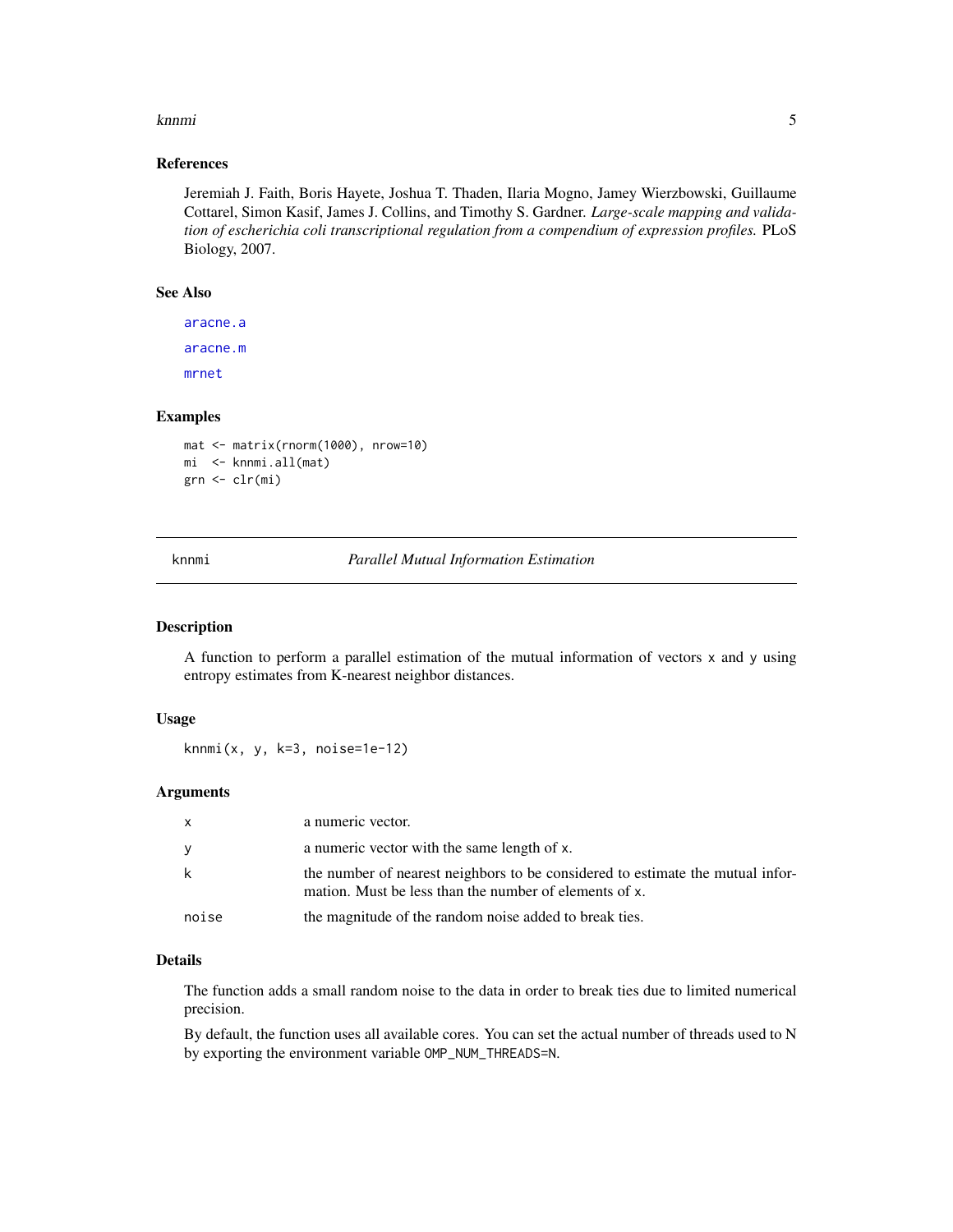#### <span id="page-5-0"></span>References

Kraskov, Alexander and Stogbauer, Harald and Grassberger, Peter. *Estimating mutual information.* Phys. Rev. E, 2004.

#### See Also

[knnmi.cross](#page-6-1) [knnmi.all](#page-5-1)

#### Examples

```
x < - rnorm(100)
y <- rnorm(100)
knnmi(x, y, 5)
```
<span id="page-5-1"></span>knnmi.all *Parallel Mutual Information Estimation Between All Matrix Rows*

#### Description

A function that computes the mutual information between all pairs of rows of matrix mat using entropy estimates from K-nearest neighbor distances.

#### Usage

knnmi.all(mat, k=3, noise=1e-12)

#### Arguments

| mat   | a numeric matrix (for the reconstruction of gene regulatory networks, genes on<br>rows and samples on columns).                    |
|-------|------------------------------------------------------------------------------------------------------------------------------------|
| k     | the number of nearest neighbors to consider to estimate the mutual information.<br>Must be less than the number of columns of mat. |
| noise | the magnitude of the random noise added to break ties.                                                                             |

#### Details

The function adds a small random noise to the data in order to break ties due to limited numerical precision.

By default, the function uses all the available cores. You can set the actual number of threads used to N by exporting the environment variable OMP\_NUM\_THREADS=N.

#### References

Kraskov, Alexander and Stogbauer, Harald and Grassberger, Peter. *Estimating mutual information.* Phys. Rev. E, 2004.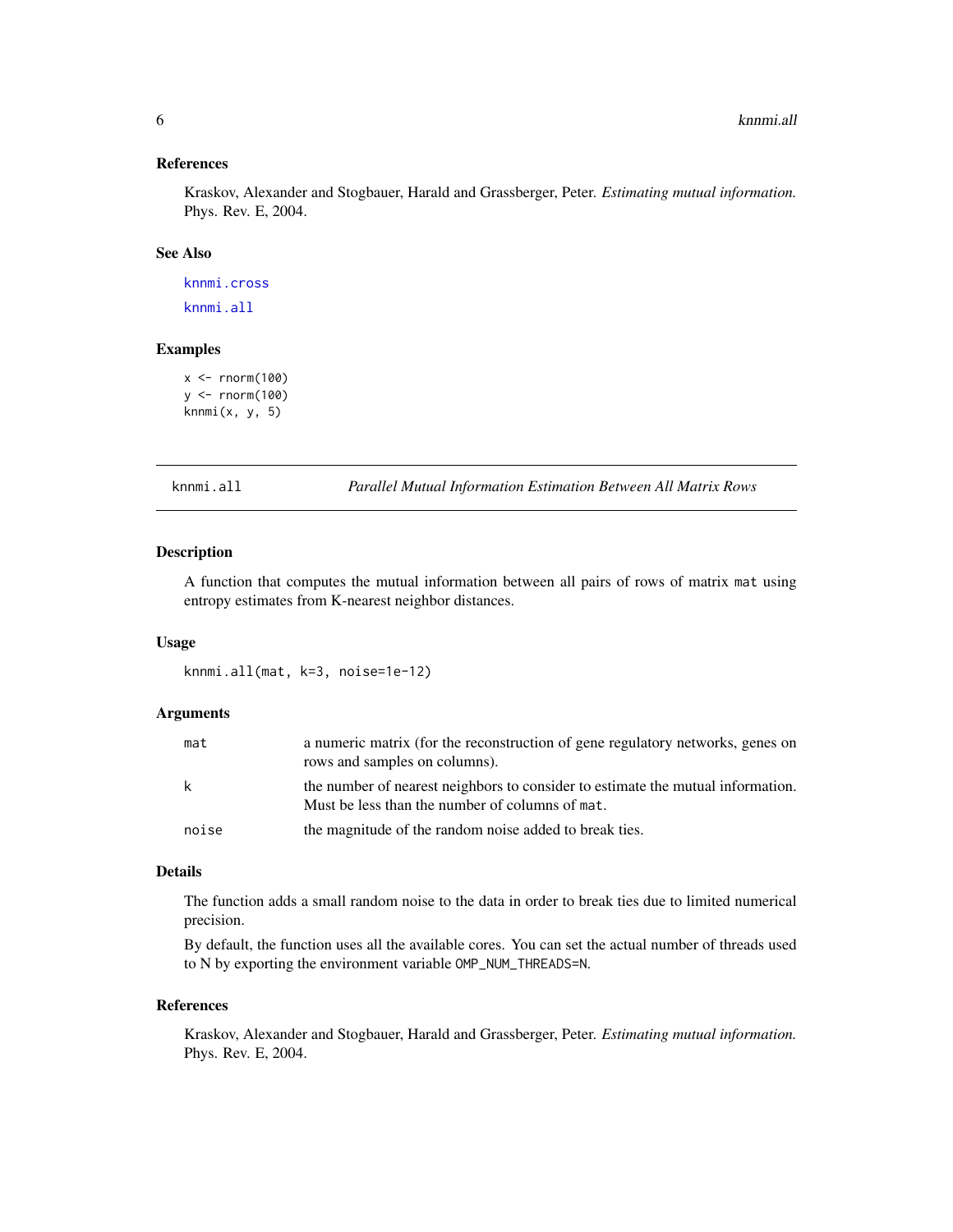#### <span id="page-6-0"></span>knnmi.cross 7

#### See Also

[knnmi](#page-4-1) [knnmi.cross](#page-6-1)

#### Examples

mat <- matrix(rnorm(1000), nrow=10) knnmi.all(mat, 5)

<span id="page-6-1"></span>

| knnmi.cross | Parallel Mutual Information Estimation Between the Rows of Two Ma- |
|-------------|--------------------------------------------------------------------|
|             | trices                                                             |

#### Description

A function that estimates the mutual information between all pairs of rows of matrices mat1 and mat2 using entropy estimates from K-nearest neighbor distances.

#### Usage

knnmi.cross(mat1, mat2, k=3, noise=1e-12)

#### Arguments

| mat1  | a numeric matrix (for the reconstruction of gene regulatory networks, genes on<br>rows and samples on columns).                     |
|-------|-------------------------------------------------------------------------------------------------------------------------------------|
| mat2  | a numeric matrix with the same number of columns as mat1.                                                                           |
| k     | the number of nearest neighbors to consider to estimate the mutual information.<br>Must be less than the number of columns of mat1. |
| noise | the magnitude of the random noise added to break ties.                                                                              |

#### Details

The function adds a small random noise to the data in order to break ties due to limited numerical precision.

By default, the function uses all the available cores. You can set the actual number of threads used to N by exporting the environment variable OMP\_NUM\_THREADS=N.

#### References

Kraskov, Alexander and Stogbauer, Harald and Grassberger, Peter. *Estimating mutual information.* Phys. Rev. E, 2004.

#### See Also

[knnmi](#page-4-1) [knnmi.all](#page-5-1)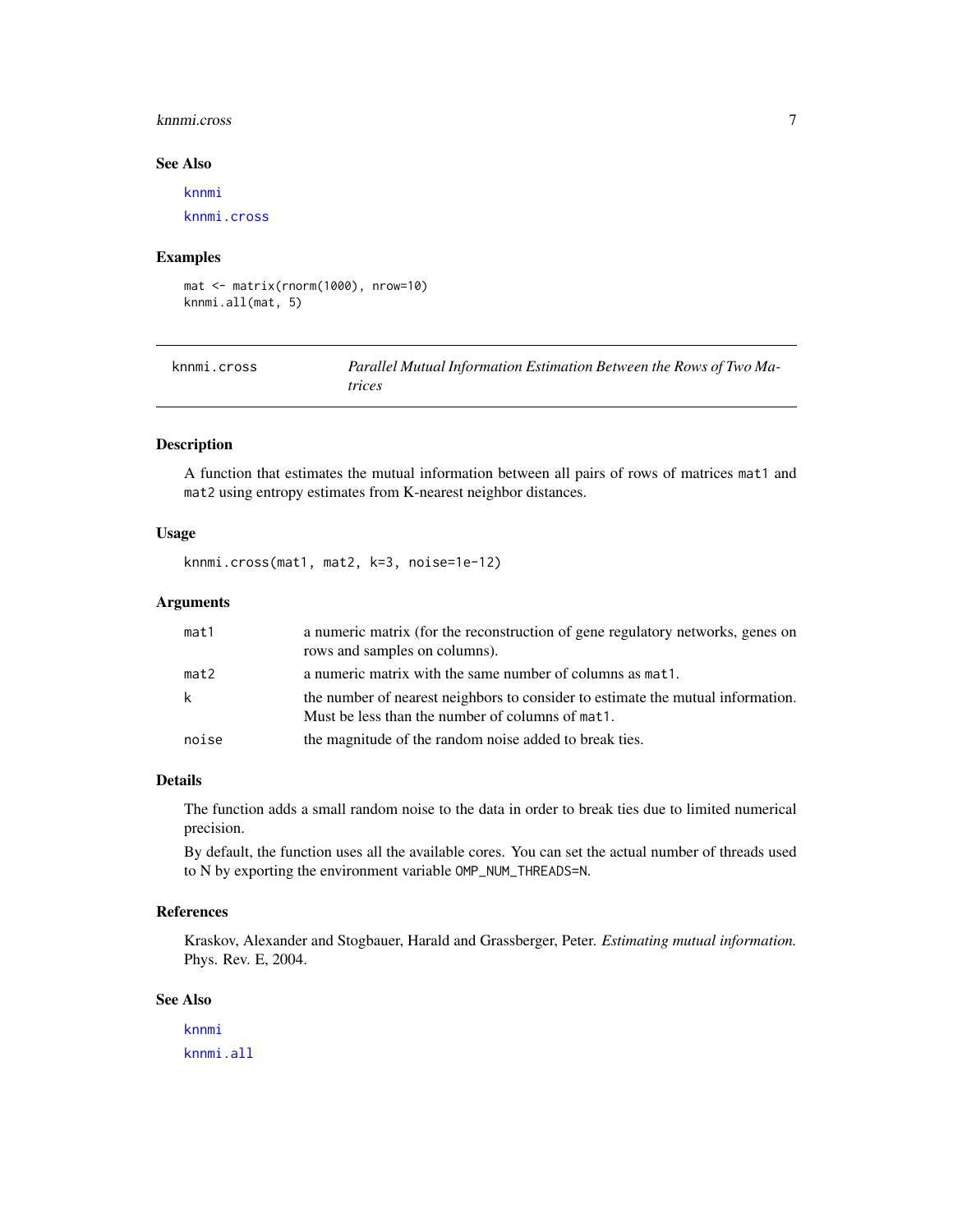<span id="page-7-0"></span>8 mrnet was a series of the contract of the contract of the contract of the contract of the contract of the contract of the contract of the contract of the contract of the contract of the contract of the contract of the co

#### Examples

```
mat1 <- matrix(rnorm(1000), nrow=10)
mat2 <- matrix(rnorm(1000), nrow=10)
knnmi.cross(mat1, mat2, 5)
```
#### <span id="page-7-1"></span>mrnet *Maximum Relevance Minimum Redundancy*

#### Description

A function that infers the interaction network using the MRNET algorithm.

#### Usage

mrnet(mi)

#### Arguments

mi matrix of the mutual information.

#### Details

The MRNET approach starts by selecting the variable  $X_i$  having the highest mutual information with the target Y.

Then, it repeatedly enlarges the set of selected variables  $S$  by taking the  $X_k$  that maximizes

$$
I(X_k;Y) - mean(I(X_k;X_i))
$$

for all  $X_i$  already in S.

The procedure stops when the score becomes negative.

By default, the function uses all the available cores. You can set the actual number of threads used to N by exporting the environment variable OMP\_NUM\_THREADS=N.

#### Value

A square weighted adjacency matrix of the inferred network.

#### References

H. Peng, F.long and C.Ding. *Feature selection based on mutual information: Criteria of maxdependency, max relevance and min redundancy.* IEEE transaction on Pattern Analysis and Machine Intelligence, 2005.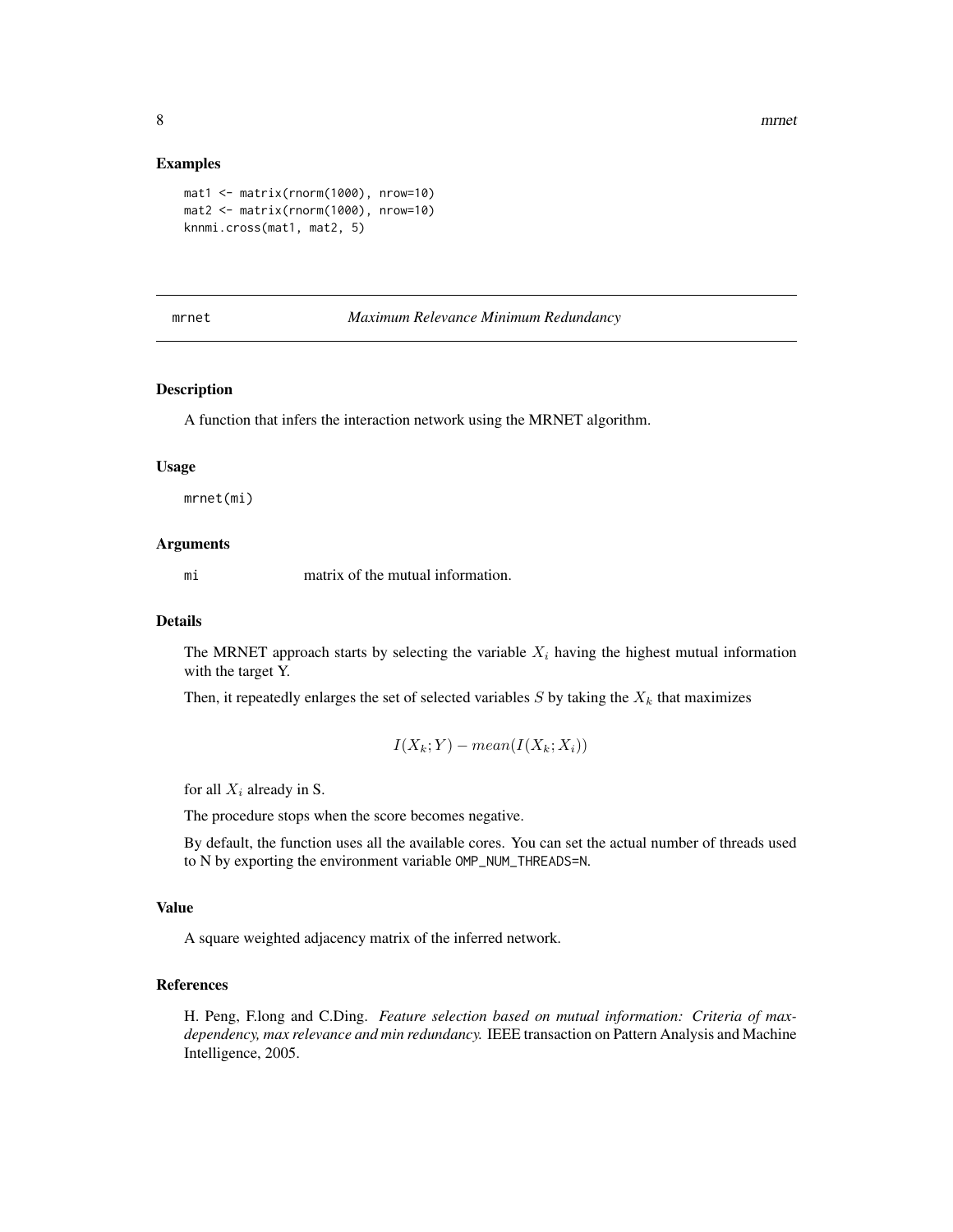<span id="page-8-0"></span> $\it m r net$ 

#### **See Also**

aracne.a aracne.m  $clr$ 

### **Examples**

```
mat < -matrix(rnorm(1000), nrow=10)mi <- knnmi.all(mat)
grn <- mrnet(mi)
```